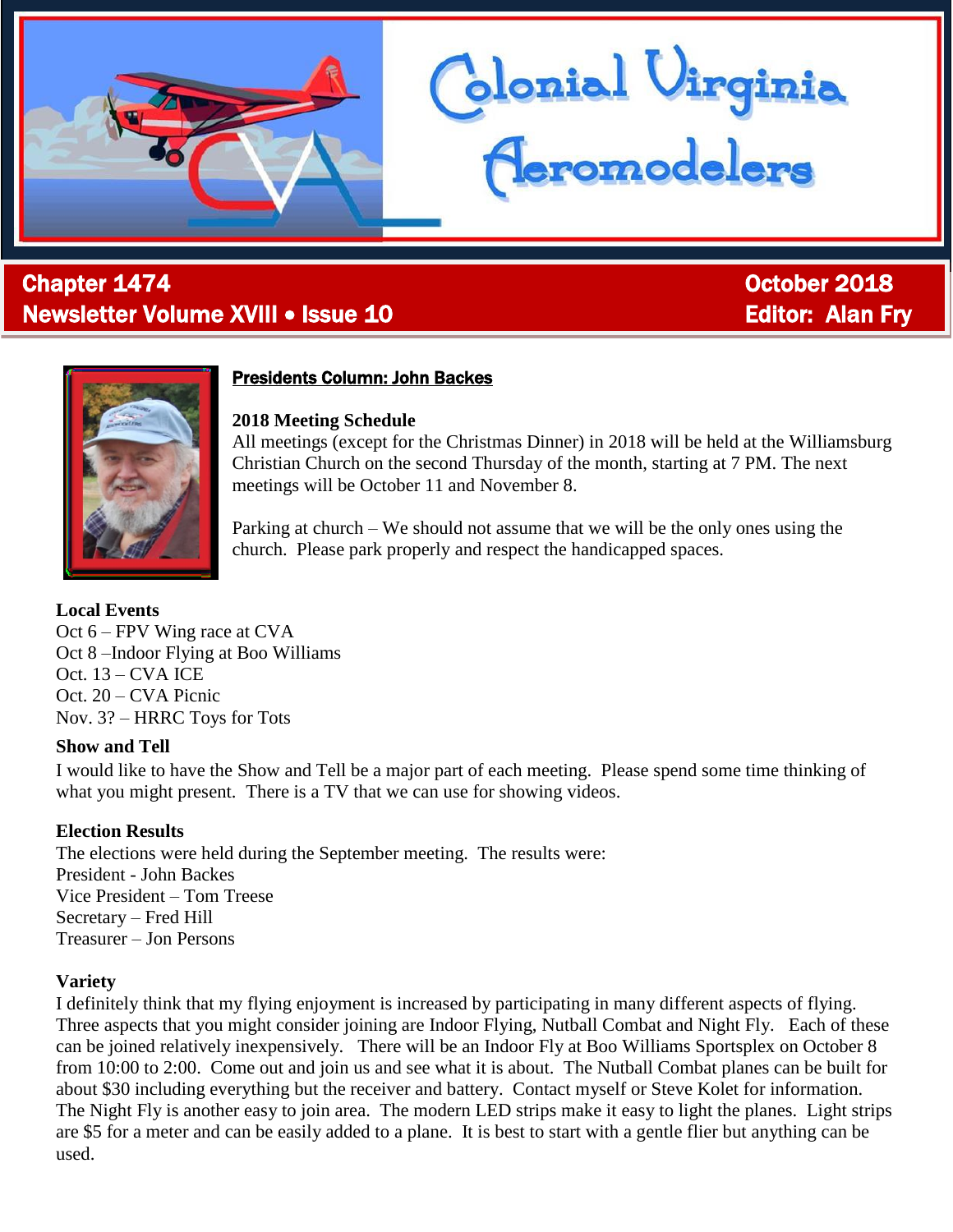### **Budget**

The budget will be submitted for approval at the October meeting.

### **Christmas Dinner**

We are trying something new this year. For the last several years we have been in a restaurant where we did not have a space to ourselves. This year, we will be holding the dinner at the James City-Bruton Volunteer Fire Department building in Toano where we will have the room to ourselves. We will have food catered by Two Drummers restaurant. We need to make a few decisions on menu at this meeting. We will be responsible for setup, cleaning and tear down at the Fire Department.

**Contact Me** Phone: 757-876-1241 Email: [jb753@cox.net](mailto:jb753@cox.net) Address: 8630 Diascund Road, Lanexa, Va. 23089



# Secretary's Report: Fred Hill

## **CVA Meeting Minutes September 13, 2018**

The Meeting was called to order by John Backes [at 7:00pm.](x-apple-data-detectors://1/) Sixteen members were present.

The President asked if there were any correction or changes to the minutes for the July meeting. There were no corrections or additions. A motion was made to approve the August meeting notes published in the newsletter, it was seconded and approved.

### **Treasurers Report**

Jon Persons reported the following income – two renewals, one for 2 years. Pay pal account had \$70. Donations from NMAD.

The follow bills were paid – Food for NMAD, Porta Potty ( the amount has increased by \$20 for the year), Bill Talbot for gas for mowers.

The operating and mower fund totals were reported.

### **Site Improvement**

Bill Talbot reported that the field had recently been cut. They have had to work around the weather. A new head was replaced for the trimmer. The blower needs the primer bulb to be replace.

# **Activities**

[September](x-apple-data-detectors://4/) [22](x-apple-data-detectors://4/) - NNPRC – Flying Circus [September 22](x-apple-data-detectors://5/) CVA Cub Fly [October 6](x-apple-data-detectors://6/) CVA – FPV – will be mostly flying wings [October 8](x-apple-data-detectors://7/) – Indoor fly at Boo Williams [October 13](x-apple-data-detectors://8/) – CVA ICE Fun Fly [October 20](x-apple-data-detectors://9/) – CVA fall picnic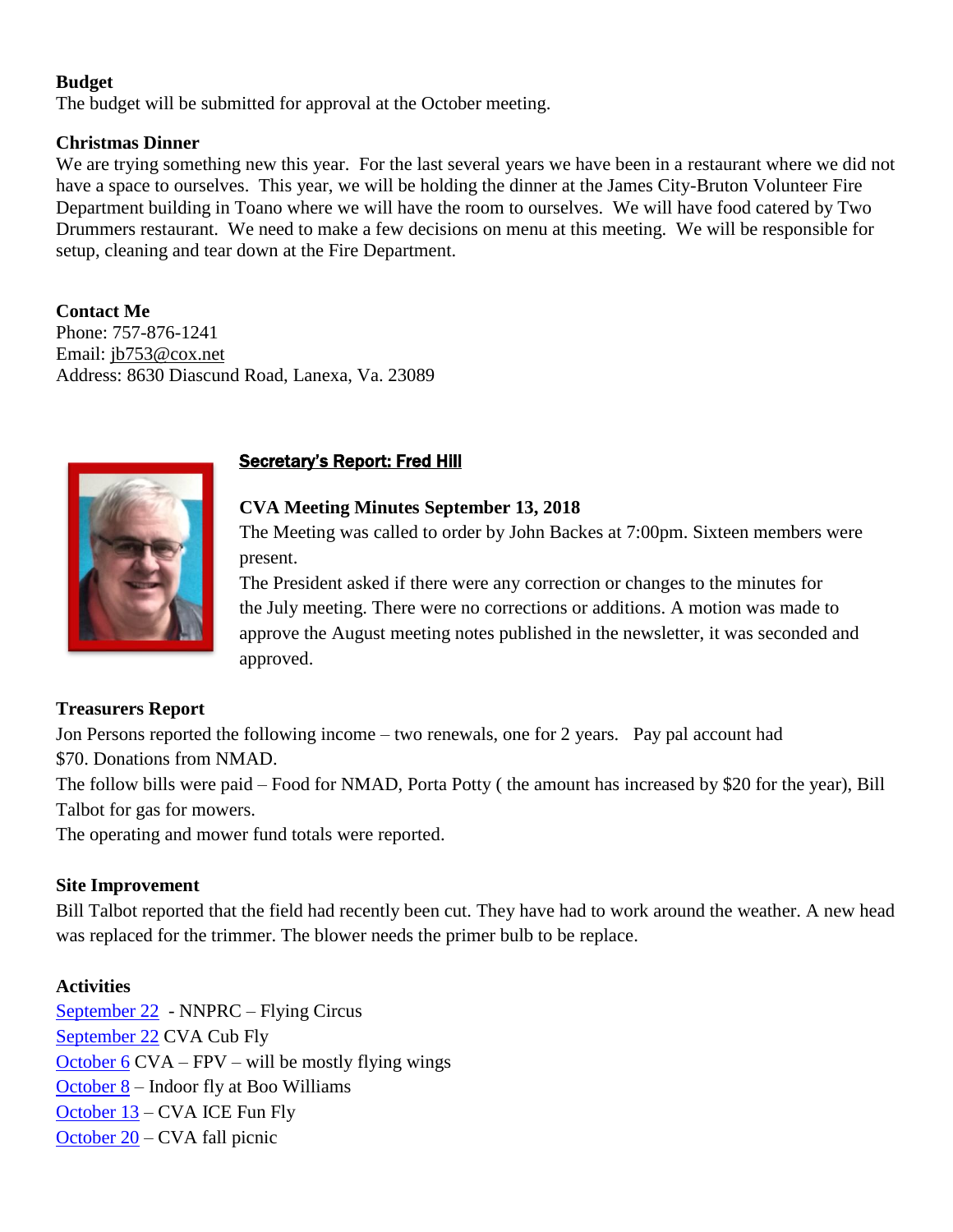WAROGG – Indian word which means – old guys getting together on Wednesday to fly planes or Wednesday Afternoon Retired Old Guys Group (Ladies are welcome). John Brakes will start a mailing list of people that he feels would be interested in this group. If you would like to be added to the mailing list please contact John.

# **Safety**

Tom Treese discussed his accident on NMAD. Planes and engines are getting larger and larger. The major take aways were:

- 1. Pay attention, plan out what you are going to do.
- 2. When holding the radio hold with left hand and keep thumb over the throttle
- 3. Do not arm your plane before getting to the runway.
- 4. Consider having a cut switch for you motor esp. on the larger more powerful planes
- 5. Arm only in the pit area not at your car

6. Some newer radios have button for throttle lock. The motor can also be mixed back into itself to prevent problems

# **Training**

Bob Juncosa continues to work on the club trainer and expects to get with several new members to help get started flying.

# **Old business**

Tom Treese discussed starting up night fights again and wanted to know if Friday or [Saturday night](x-apple-data-detectors://12/) was a better night to fly. He discussed a color scheme to help with flights: green on right wing, red on left wing, yellow on top.

### **New Business**

The following members were nominated by the nominating committee for the following offices John Backes – President Tom Treese – Vice-president Jon Persons– Treasurer Fred Hill – Secretary There were no nominations from the floor. The complete slate of officers was voted in unanimously

The budget will be developed and presented to the club. The budget will be based off spending from this year. If members have specific items they should talk to John Backes or Jon Persons.

John Backes has acquired some airplanes from Les Britt's wife. Her requirement was that she just wanted to see the planes fly. If you are interested in the planes see John. The payment is a picture of you flying the plane. John Backes will need some help acquiring planes from Pete Rawlings. Bob Juncosa will hold the small hardware and be the stocking point for the club. Date and time to be determined.

# **Show and Tell**

Patty Burke introduced himself as a new member looking to get back into the hobby.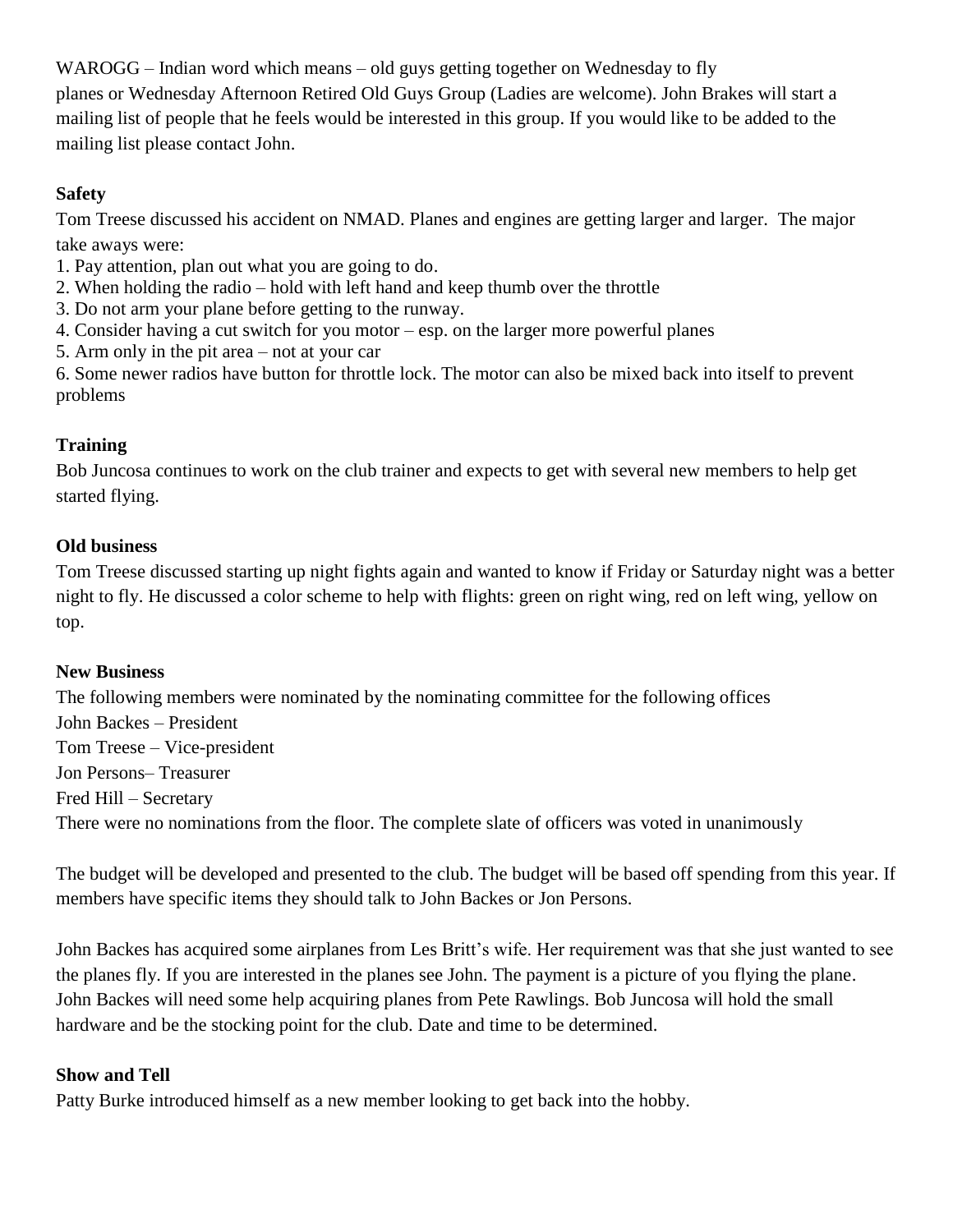Steve Kolet showed his Burt Rutan design electric canard airplane. He led a discussion on the difference of the aerodynamics of a canard plane or pusher planes vs. a traditional plane or tractor planes. He discussed the forces that affect the two different type of planes.

Steve Kolet had several engines given to him. He will post them on the website, with all monies being donated to the club. 2 stroke engines - \$20.00 4 stroke engines \$40.00

Alan Fry discussed draining lipo batteries prior to disposal using an automotive light bulb and harness.

Alan Fry showed his watt meter and led a discussion on the use of watt meters.

There was a discussion to the proper determination of the COG on biplanes.

There was a general discussion on the use of solder containing lead for electrical connections.

John Backes demonstrated the use of Foam Tac. There was a general discussion on the use of glues.

A motion was made to close the meeting [at 8:10pm.](x-apple-data-detectors://18/)



# **Training: Alan Fry**

# **Website of the Month**

In the spirit of the upcoming Internal Combustion Engine (I.C.E.) Fun Fly at CVA, I thought I would provide links to manufacturer/ suppliers of RC airplane Internal combustion engines. Here are the links:

# **Gas Turbine Engines**

<http://modelaircraftcompany.com/newshop/en/15-micro-jet-turbines> <http://www.chiefaircraft.com/radio-control/turbine-engines/jetcat.html> <https://www.bananahobby.com/turbine-rc-jets.html>

# **Glow Engines**

<https://www.osengines.com/engines-airplane/index.html> <http://www.saito-mfg.com/english/top.html>

**Gas Engines** <https://www.dle-engines.com/>

**Good list of engine manufacturers:** <https://www.rcgroups.com/forums/showthread.php?738267-List-of-engine-manufacturers>

### **Has it all:**

<http://www.chiefaircraft.com/radio-control>

### **Do you have a favorite website? If so, let me know and I will put it in the newsletter. Favorite online store, how to build, how to fly, etc.- send me the link! My email address:**

[AlanWFEmail-CVA@yahoo.com](mailto:AlanWFEmail-CVA@yahoo.com)

# **Training Column- Mid Week Flying**

As you may know, John Backes has started the mid-week flying at the field for the retired pilots. That reminded me of a training article that Dave Heape wrote some years ago about new pilots getting flight instruction on Wednesdays. If you need flight instruction, and are available during the week, seek out John,